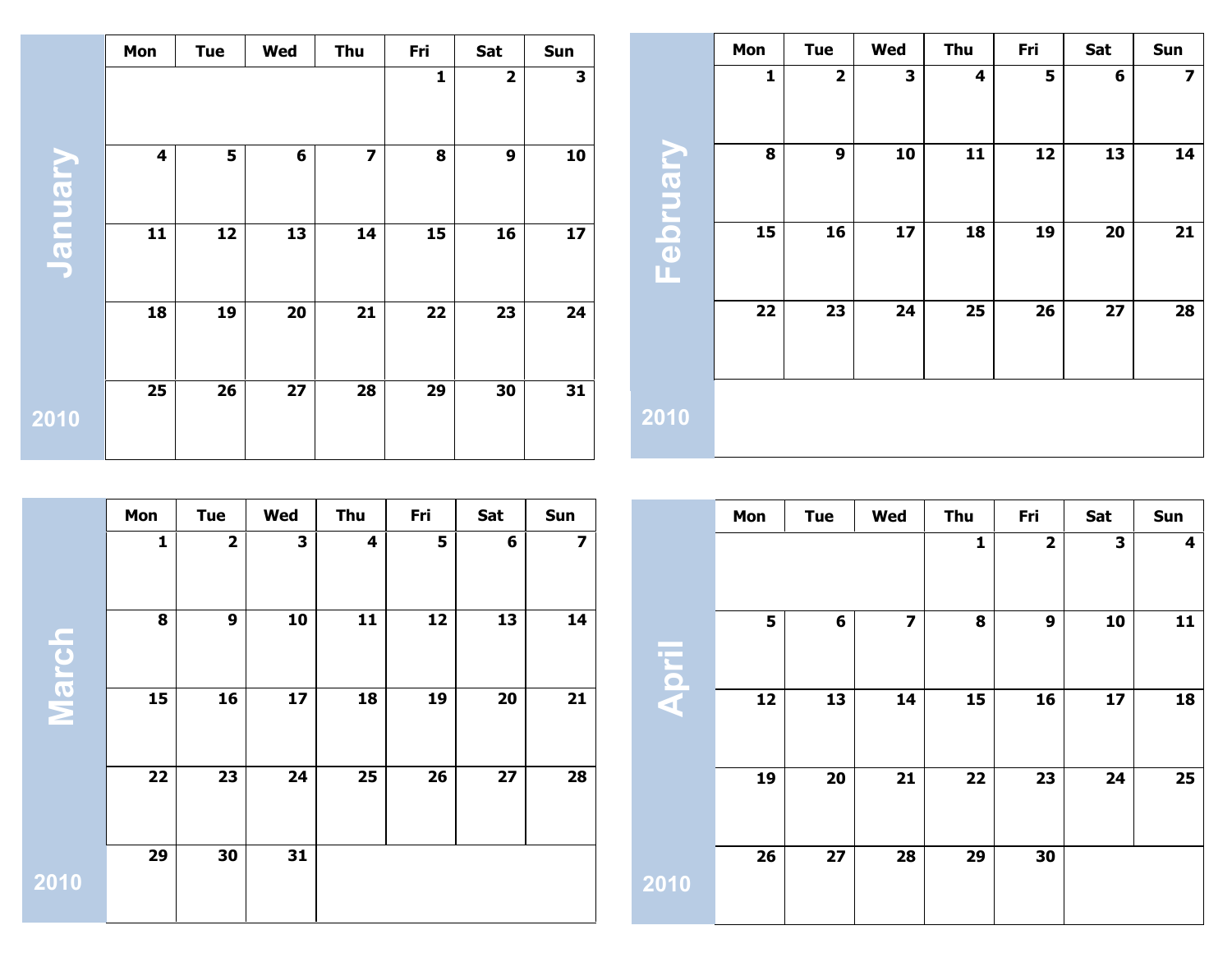|      | Mon          | <b>Tue</b> | Wed | Thu | Fri            | Sat          | Sun            |                         | Mon            | <b>Tue</b>   | Wed                     | Thu          | Fri | Sat | Sun            |
|------|--------------|------------|-----|-----|----------------|--------------|----------------|-------------------------|----------------|--------------|-------------------------|--------------|-----|-----|----------------|
|      |              |            |     |     |                | $\mathbf{1}$ | $\overline{2}$ |                         |                | $\mathbf{1}$ | $\overline{\mathbf{2}}$ | $\mathbf{3}$ | 4   | 5   | $6\phantom{1}$ |
| VeN  | $\mathbf{3}$ | 4          | 5   | 6   | $\overline{z}$ | 8            | 9              | $\bullet$<br><b>Jun</b> | $\overline{7}$ | 8            | 9                       | 10           | 11  | 12  | 13             |
|      | 10           | 11         | 12  | 13  | 14             | 15           | 16             |                         | 14             | 15           | 16                      | 17           | 18  | 19  | 20             |
|      | 17           | 18         | 19  | 20  | 21             | 22           | 23             |                         | 21             | 22           | 23                      | 24           | 25  | 26  | 27             |
|      | 24           | 25         | 26  | 27  | 28             | 29           | 30             | 2010                    | 28             | 29           | 30                      |              |     |     |                |
| 2010 | 31           |            |     |     |                |              |                |                         |                |              |                         |              |     |     |                |

|      | Mon | <b>Tue</b> | Wed                     | Thu          | Fri          | Sat | Sun |        | Mon          | <b>Tue</b>   | Wed | Thu | Fri | Sat                     | Sun          |
|------|-----|------------|-------------------------|--------------|--------------|-----|-----|--------|--------------|--------------|-----|-----|-----|-------------------------|--------------|
|      |     |            |                         | $\mathbf{1}$ | $\mathbf{2}$ | 3   | 4   |        |              |              |     |     |     |                         | $\mathbf{1}$ |
| VInc | 5   | 6          | $\overline{\mathbf{z}}$ | 8            | 9            | 10  | 11  | August | $\mathbf{2}$ | $\mathbf{3}$ | 4   | 5   | 6   | $\overline{\mathbf{z}}$ | 8            |
|      | 12  | 13         | 14                      | 15           | 16           | 17  | 18  |        | 9            | 10           | 11  | 12  | 13  | 14                      | 15           |
|      | 19  | 20         | 21                      | 22           | 23           | 24  | 25  |        | 16           | 17           | 18  | 19  | 20  | 21                      | $22$         |
|      | 26  | 27         | 28                      | 29           | 30           | 31  |     |        | 23           | 24           | 25  | 26  | 27  | 28                      | 29           |
| 2010 |     |            |                         |              |              |     |     | 2010   | 30           | 31           |     |     |     |                         |              |